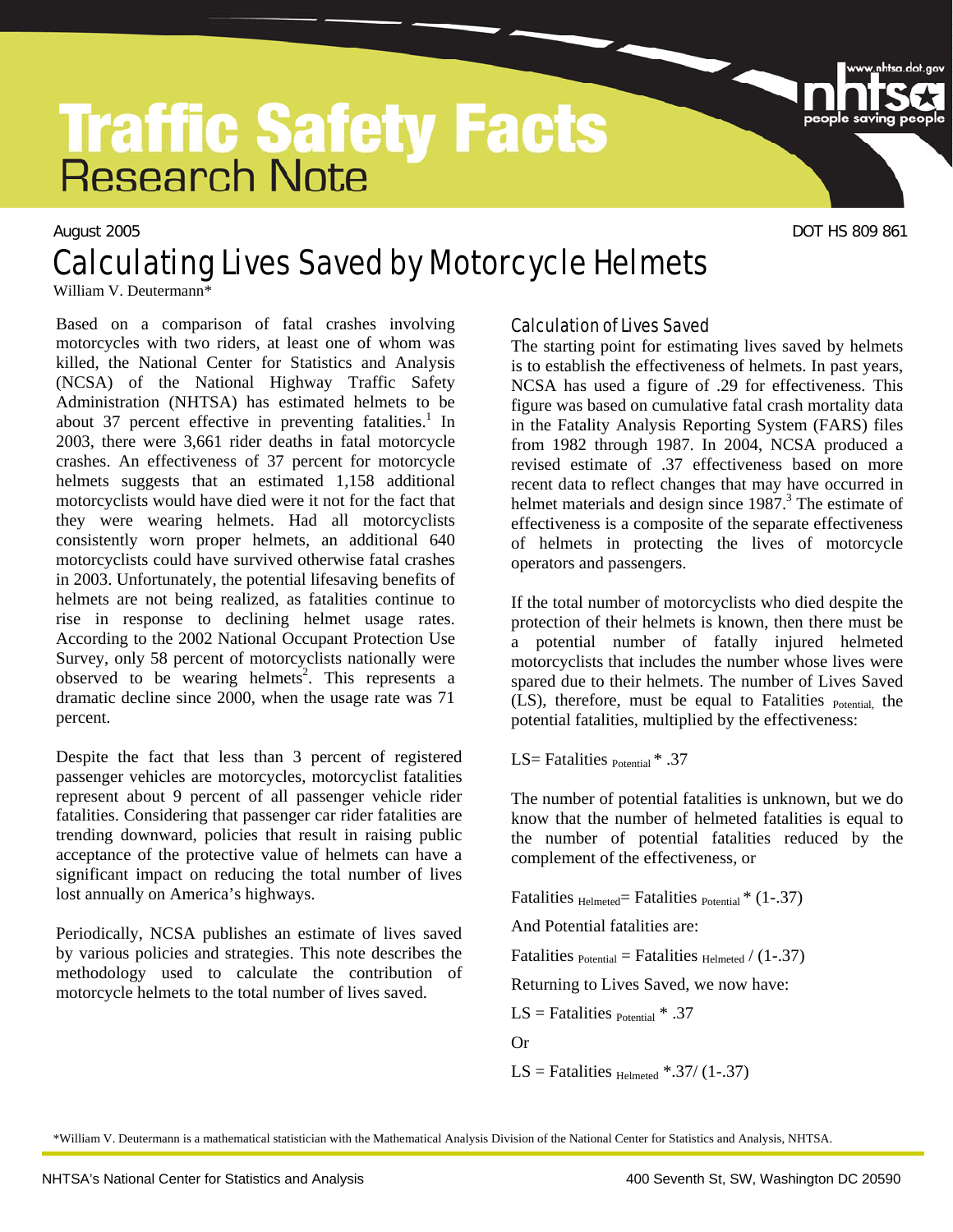Now let us assume that we are living in an ideal society in which all motorcyclists take it upon themselves to wear proper helmets at all times while riding. How many lives would be saved with 100 percent compliance?

The number of Potential Lives Saved (PLS) would equal the sum of the estimated Lives Saved and the total number of fatalities, both helmeted and unhelmeted, multiplied by the effectiveness of helmets:

 $PLS = (Fatalities<sub>Total</sub> + LS)*.37$ 

#### Sample Calculations

The calculations are carried out using the effectiveness rates separately for operators and passengers, and then summing the results to obtain an estimate of Lives Saved that reflects a weighted average of the two effectiveness rates. The effectiveness for operators is estimated as .37, while the estimate for passengers is higher at .41. An example of the calculation using the 2003 FARS motorcyclist fatality data follows:

LS 
$$
_{\text{Operations}} = 1,805 \cdot (0.37/(1-.37))
$$
\n $= 1,060$ \nLS  $_{\text{Passengers}} = 141 \cdot (0.41/(1-.41))$ \n $= 98$ \nAnd Total LS = 1,158\nFor Potential Lives Saved in 2003:\nPLS  $_{\text{Operations}} = (\text{Fatalities} + \text{LS}) \cdot \text{Operations}^* \cdot .37$ \n $= (3,382 + 1,060) \cdot 0.37$ \n $= 1,644$ \nPLS  $_{\text{Passenger}} = (\text{Fatalities} + \text{LS}) \cdot \text{Passengers}^* \cdot .41$ \n $= (279 + 98) \cdot 0.41$ 

 $=154$ 

And Total Potential Lives Saved  $= 1,798$ 

The data used in the calculation are shown in table 1.

#### Impact on Estimates of Lives Saved

Although the method of estimating lives saved by helmets has not changed, adoption of the new effectiveness rate will tend to increase the estimates. Because it is calculated from cumulative data over a tenyear period, the new rate's effect cannot be attributed to any particular year. To do so would cause a sudden bump in the time series data. In order to smooth out the series, the lives saved data for the years 1988 through 2003 will be recalculated using a wedging procedure to gradually introduce the change. Beginning in 1988, the number of lives saved is calculated by applying the new rate to one-sixteenth of the fatality data and the old rate to fifteen-sixteenths of the data. For succeeding years, the fractions are incremented and decremented by onesixteenth until the new rate is used for the entire calculation in 2003.

#### **Definitions**

Of course, head injuries are not the only cause of crash fatalities. When we speak of "effectiveness" of helmets in reducing the risk of death in fatal motorcycle crashes, all types of injuries suffered by riders are included by implication. For example, if a helmet were absolutely certain to prevent a severe head injury, the rider could still die from other traumatic injuries suffered in a crash. Clearly, motorcycle helmets cannot prevent all fatal injuries. Just how effective helmets are in preventing fatalities is a function of both their performance in crashes and the incidence of fatal injuries other than head injuries.

#### **Fatalities**

In the calculation of lives saved, the definition of a fatality is the same as that used in the FARS database, that is, any motorcycle operator or passenger who dies within 30 days of the crash from injuries directly associated with the crash.

| <b>Motorcyclists</b> | <b>Effectiveness</b> | <b>Fatalities</b> |                 |            | Lives | <b>Potential</b>      |
|----------------------|----------------------|-------------------|-----------------|------------|-------|-----------------------|
|                      |                      | Total             | <b>Helmeted</b> | Unhelmeted | Saved | Lives<br><b>Saved</b> |
| <b>Operators</b>     | 0.37                 | 3,382             | 1,805           | 1,577      | 1,060 | 1,644                 |
| Passengers           | 0.41                 | 279               | 141             | 138        | 98    | 154                   |
| Total                | 0.37                 | 3,661             | 1,946           | 1,715      | 1,158 | 1,798                 |

#### Table 1 - Lives Saved by Motorcycle Helmets In 2003